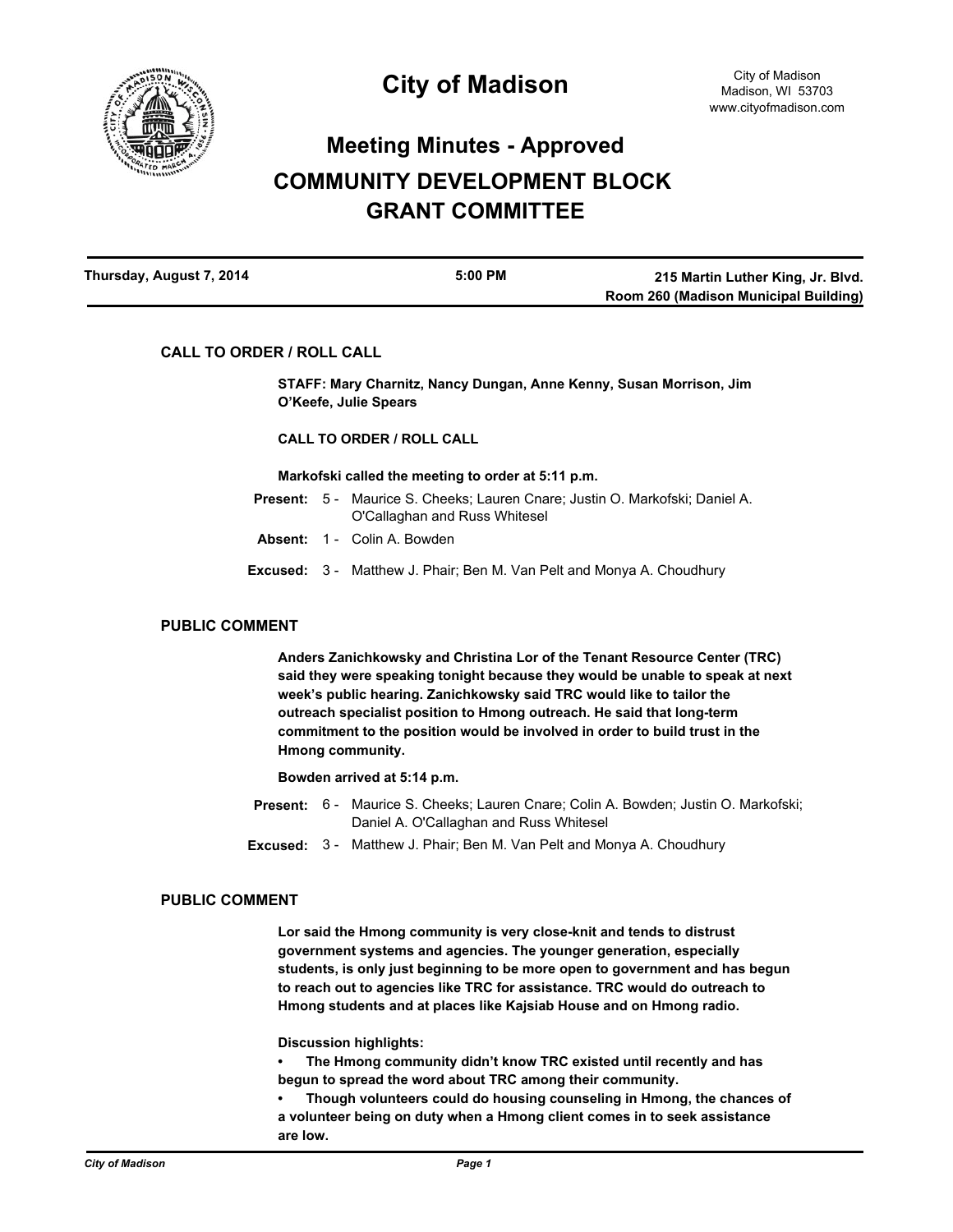**• TRC applied for two full-time bilingual specialists, one an outreach specialist and the other a housing specialist. CDD recommended funding half of the housing specialist.**

# **DISCLOSURES AND RECUSALS**

**There were no disclosures or recusals.**

**1. [34289](http://madison.legistar.com/gateway.aspx?m=l&id=/matter.aspx?key=37393)** CDBG 2014 Chair Report

**Markofski deferred the chair report so that Ald. Anita Weier could speak on behalf of the Woodlands Terrace proposal before having to leave for other meetings.**

**Whitesel moved to take Item 6 (35083) first so that federal energy funds could be used to support the Woodlands Terrace proposal. O'Callaghan seconded. The motion passed unanimously.**

### **DISCUSSION ITEMS**

**6. [35083](http://madison.legistar.com/gateway.aspx?m=l&id=/matter.aspx?key=38174)** Authorizing the use of available federal energy funds to support and supplement existing eligible housing programs administered by the Community Development Division

> **O'Keefe explained that the City received two energy grants from the US Department of Energy through the ARRA legislation. The first was a formula grant used to support a number of different projects. The second grant was through WECC, who was the lead partner agency on the grant. The City received \$7.2 million to fund Green Madison, which was a three-year program that came to an end last year. The City had \$1.7 million in funds remaining in the grant. The DOE has allowed the City to use those funds provided they are used in a sustainable manner for loans. CDD is interested in using the funds in concert with existing funding sources. The purpose of the resolution is to get authorization from the Common Council to use the funds to support and supplement existing programs.**

**A motion was made by Whitesel, seconded by O'Callaghan, to Return to Lead with the Recommendation for Approval to the BOARD OF ESTIMATES. The motion passed by voice vote/other.**

**2. [35050](http://madison.legistar.com/gateway.aspx?m=l&id=/matter.aspx?key=38141)** SUBSTITUTE-Authorizing the Mayor and City Clerk to execute a loan agreement with Mirus Partners, Inc., or an affiliate LLC, for up to \$1,300,000 of City-administered funds for the acquisition and rehabilitation of the Woodland Terrace Apartments

> **Markofski noted that Committee members received a letter from Ald. Weier in support of the project.**

> **Chris Jaye said MIrus Partners is proposing to acquire and rehab Woodlands Terrace Apartments. The 128-unit complex has run into significant issues on multiple fronts. Mirus is proposing to acquire the property with bond and LIHTC financing from WHEDA and is requesting \$1.3 million from the City to shrink the financing gap. There is urgency to the project because work needs to be done before winter to rehab the property suitably, especially its roof, for bad weather.**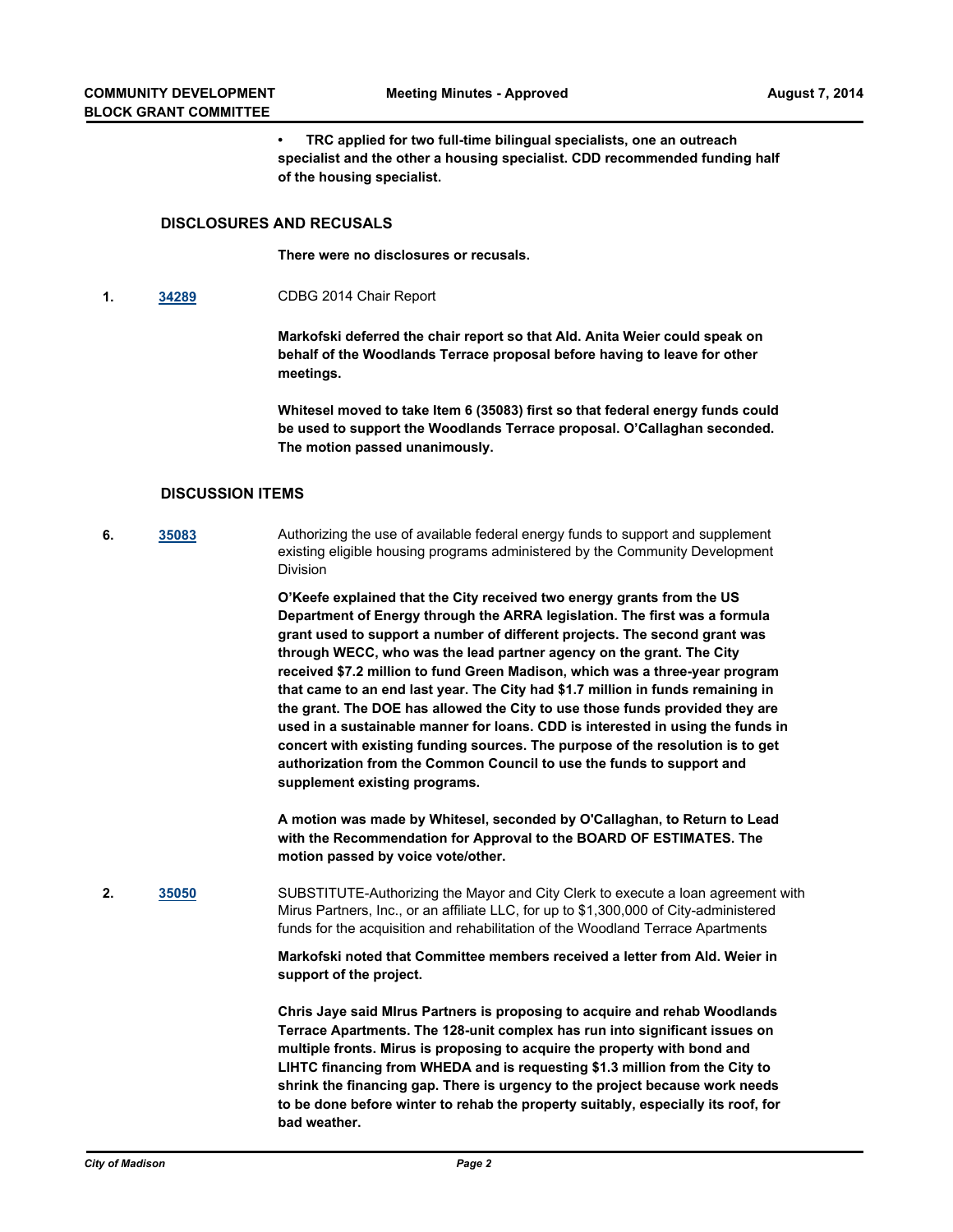**Ald. Weier emphasized the need for the apartments in the area. The NRT for Brentwood and Northport has been talking about this complex for two years. Building Inspection has come to every meeting to talk about the code violations at the apartments. Some units have been marked uninhabitable. This is a way of preserving affordable housing and could be the start of a turnaround for the Northport area. Discussion highlights: • Charnitz said that page two of the staff review should reference the 2013-**

**2014 and 2015-2016 Frameworks instead of the Affordable Housing Trust Fund (AHTF) ordinance.**

**• O'Keefe said CDD was recommending a funding mix between AHTF funds and energy funds but weren't specifying the exact amounts because energy funds will require DOE approval. If DOE doesn't approve the funds for this use, then the City wants to have the flexibility to use AHTF funds for the project. City funding would be contingent on other financing.**

**• Mirus would probably rehab uninhabitable units first and then move tenants to those units in order to rehab the other units.**

**• It would be less expensive to rehab the apartments than to tear the complex down and rebuild. If the complex was torn down, tenants would have to be relocated. Rehabbed buildings should last for 40 to 50 years.**

**• AHTF funds require a 30-year affordability period.**

**Whitesel moved to return the resolution to the lead agency with the recommendation for approval. O'Callaghan seconded.**

**3. [34786](http://madison.legistar.com/gateway.aspx?m=l&id=/matter.aspx?key=37885)** Accepting the report and recommendations of the Housing Strategy Committee - Affordable Housing Market Report.

> **Whitesel moved to refer this item to the September meeting. Ald. Cheeks seconded.**

**Charnitz said that since Ald. Phair couldn't be at this meeting, CDD was requesting the report be referred to the September meeting. It also allows more time for staff to look at it and provide further analysis and evaluation as to how it fits with the Framework and the Con Plan.**

**Natalie Erdman of the CDA explained the report. She said this was the first piece of the housing study.**

**The motion passed unanimously**

**This Resolution was Re-refer to the COMMUNITY DEVELOPMENT BLOCK GRANT COMMITTEE**

**4. [35042](http://madison.legistar.com/gateway.aspx?m=l&id=/matter.aspx?key=38133)** Approving the exchange of HOME funds for CDBG funds between the City's Deferred Payment Loan program and the CDD Housing Development Reserve Fund in order to better align these two HUD funding sources with appropriate projects and expenditures, in light of recent HUD regulation changes regarding the use of HOME funds.

> **Erdman explained the Truax Park project. It's a 19-acre housing site at Wright and Anderson Streets across from Madison College near the airport. Truax Park currently consists of 150 units of public housing. A master plan was approved for redevelopment in 2009 with an additional 327 units of housing.**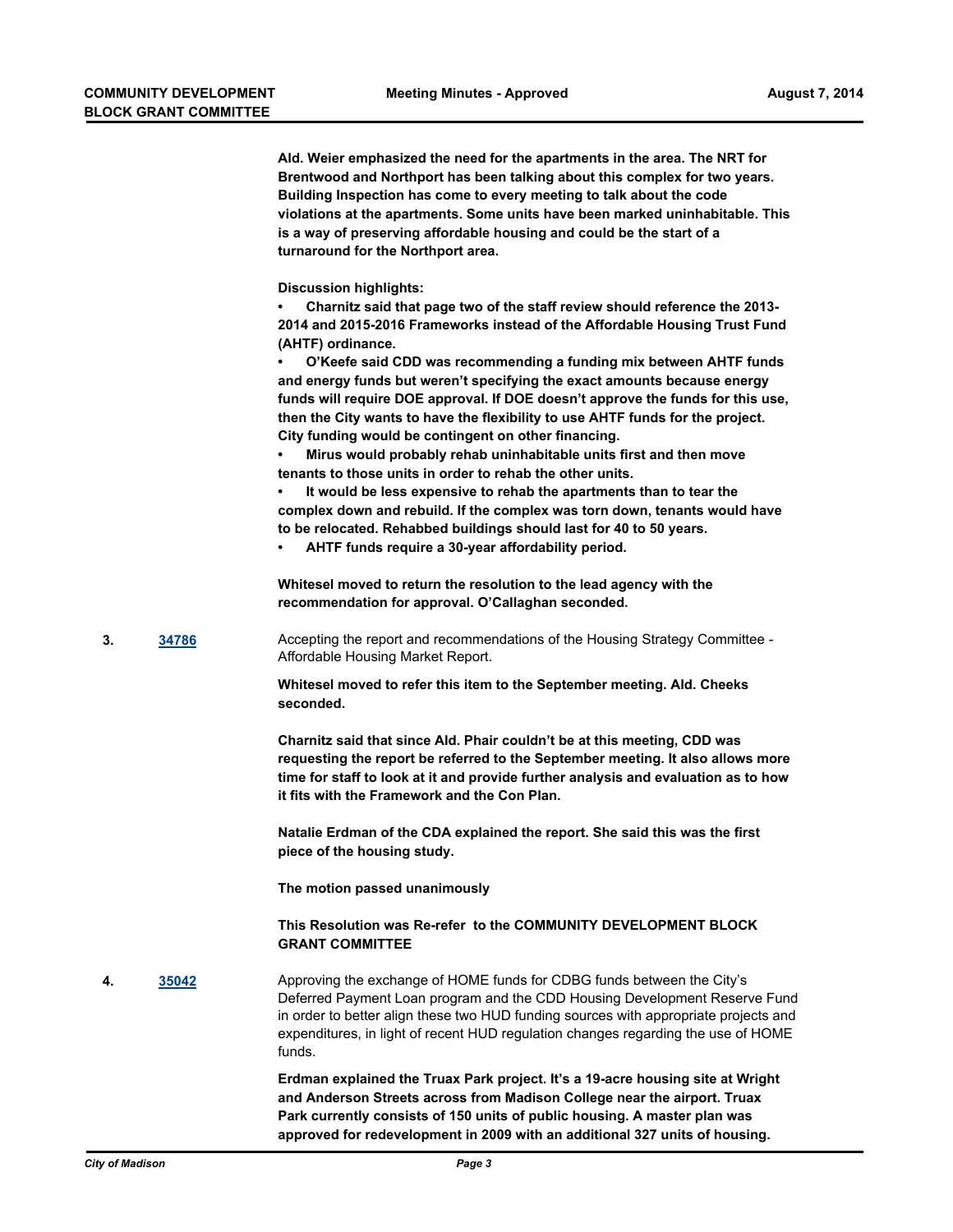**CDA has renovated 71 public housing units with CDBG participation from the AHTF. The second phase involves the creation of 40 new apartments with 3-, 4-, and 5-bedroom units. CDA added eight 1-bedroom units of permanent supportive housing to the application in conjunction with Porchlight.**

**Steve Schooler of Porchlight said that this project would be a smaller scale of their Nakoosa Trail project. They intend to use Section 8 vouchers to assist tenants with rents.**

**Discussion highlights:**

**• There is a strong demand for permanent supportive housing, so the units would be filled before they were built.**

**• The site is in good proximity to bus services, grocery stores, Access Community Health, and East Madison Community Center, among other services and amenities.**

**• There would be a 30-year affordability period because of the AHTF funds.**

**• Tenants would pay 30% of their income for rents along with the Section 8 vouchers to offset the difference between their rent and market rate rents. Most tenants would be at 30% AMI.**

**A motion was made by O'Callaghan, seconded by Cnare, to Return to Lead with the Recommendation for Approval to the BOARD OF ESTIMATES. The motion passed by voice vote/other.**

**5. [35044](http://madison.legistar.com/gateway.aspx?m=l&id=/matter.aspx?key=38135)** Authorizing the Mayor and City Clerk to execute a loan agreement with the Community Development Authority or an affiliate LLC for up to \$280,000 in HOME funds for the development of 8 units of permanent supported housing.

> **A motion was made by Whitesel, seconded by O'Callaghan, to Return to Lead with the Recommendation for Approval to the BOARD OF ESTIMATES. The motion passed by voice vote/other.**

## **REPORTS**

**7. [35041](http://madison.legistar.com/gateway.aspx?m=l&id=/matter.aspx?key=38132)** 2014 August CDBG Staff Report

Financials CC updates Elect 2 committee members to the Conference Committee for EOP process

**Financials** 

**There were no questions about the financials.**

**Common Council Update**

**O'Keefe said the Griffs property resolution was referred to the September 2 Common Council meeting. Ald. Cnare put together a nice summary of CDBG Committee's discussion at their meeting to give to Council members.**

**O'Keefe said the resolution authorizing a CDD RFP process for tax credit-eligible projects passed. CDD will put together a rental housing RFP with**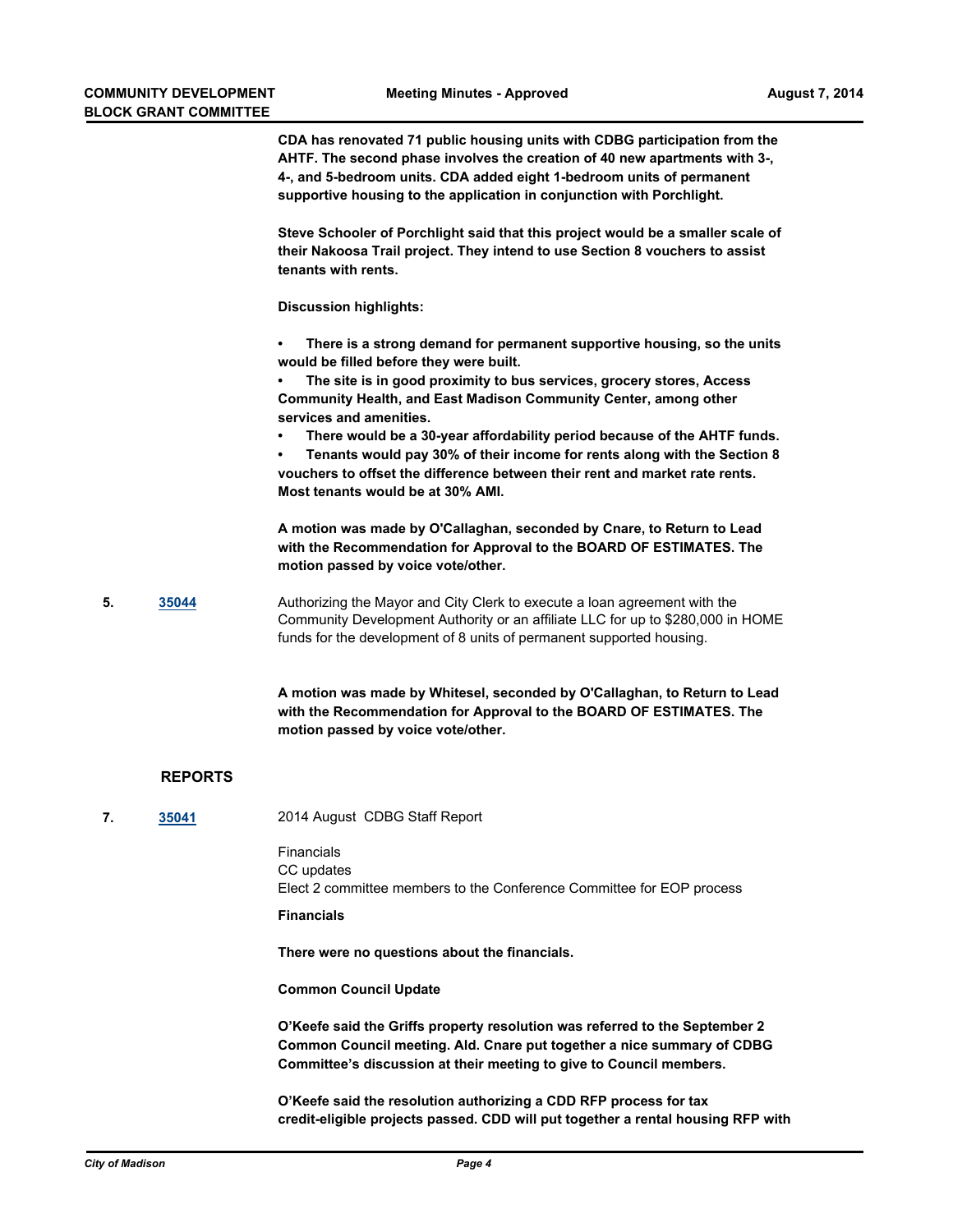**a goal of using City funds to supplement tax credits. CDD would like to be involved with one Rethke-like project per year.**

**Whitesel left the meeting at 6:37 p.m.**

- Present: 5 Lauren Cnare; Matthew J. Phair; Colin A. Bowden; Justin O. Markofski and Daniel A. O'Callaghan
- **Excused:** 4 Maurice S. Cheeks; Ben M. Van Pelt; Monya A. Choudhury and Russ Whitesel

#### **[35041](http://madison.legistar.com/gateway.aspx?m=l&id=/matter.aspx?key=38132)** 2014 August CDBG Staff Report

Financials CC updates Elect 2 committee members to the Conference Committee for EOP process

#### **Conference Committee for EOP Process**

**Charnitz said the Committee needed to select two replacement members plus an alternate on the Conference Committee for Ben Van Pelt and Monya Choudhury.**

**O'Keefe said the Conference Committee will meet on September 22 and 23 for sure and on September 30, if needed.**

**Markofski said perhaps Choudhury could participate via phone call in the Conference Committee meeting, necessitating only one new appointee and an alternate.**

**Ald. Cheeks moved to nominate Bowden as a member of the Conference Committee with O'Callaghan as an alternate. Ald. Cnare seconded. The motion passed unanimously.**

**8. [33867](http://madison.legistar.com/gateway.aspx?m=l&id=/matter.aspx?key=36962)** Report from Committees with CDBG Committee representation

**Markofski said the Gardens Committee met on Tuesday of this week. There's continued work on the sustainability of garden leaders. A group of garden leaders continues to galvanize around leadership in the absence of CAC's leadership. The Gardens Committee decided to postpone receipt of applications for new gardens funds in the absence of a clear program moving forward and an entity to contract with. Parks is warming up to gardens thanks to positive experiences at Brittingham and Leopold.**

**2) Martin Luther King, Jr. Humanitarian Award Committee**

**Bowden said the past three attempts at meetings have been canceled. He also said there were five vacancies on the Affirmative Action Committee for which they are seeking members, if anyone knows of someone who'd like to serve.**

**3) Conference Committee**

**There was no report.**